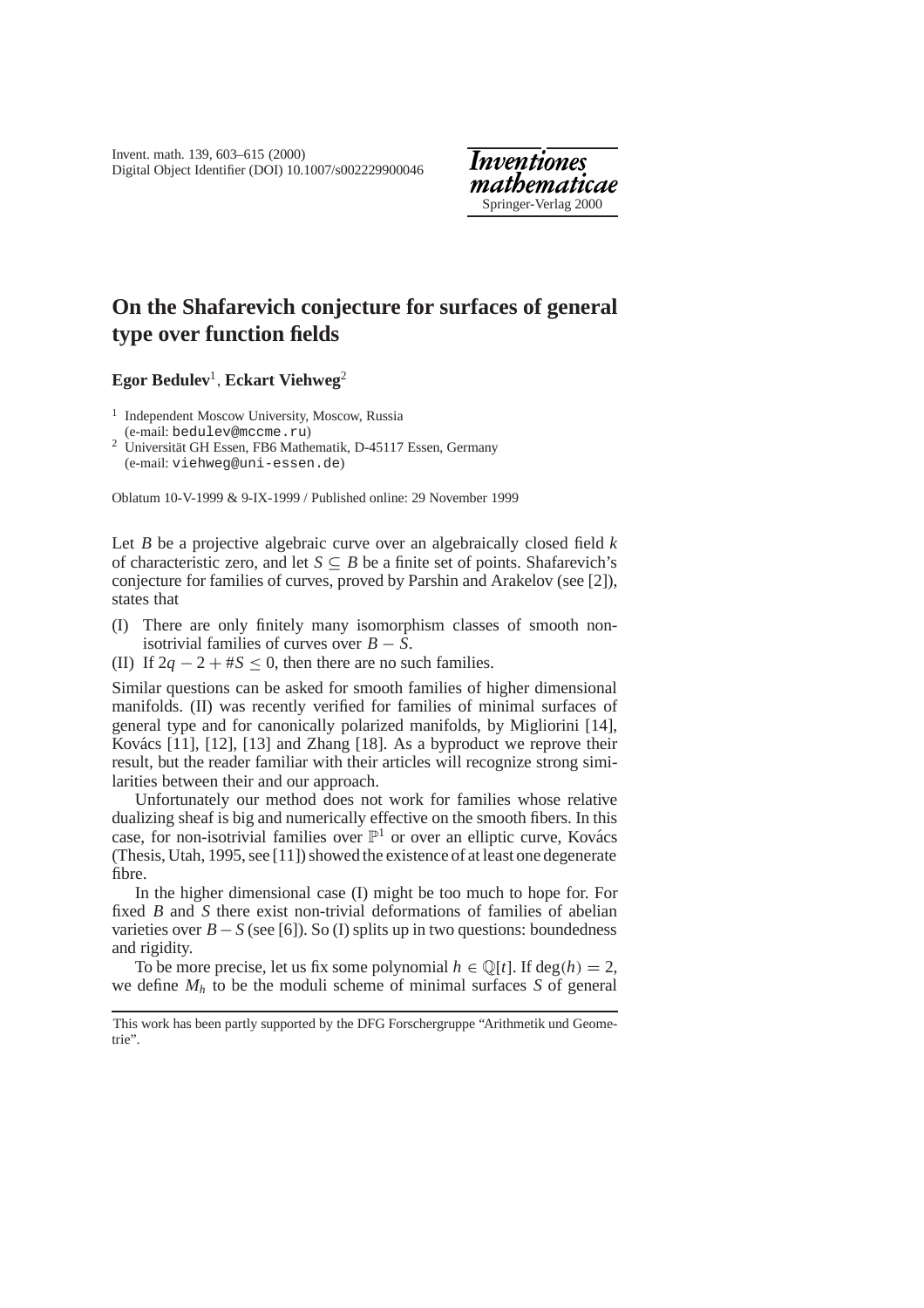type with  $h(\mu) = \chi(\omega_S^{\mu})$ , or allowing singularities, the moduli scheme of canonically polarized normal surfaces with at most rational double points and with Hilbert polynomial *h* (see [17], for example).

If deg(*h*) > 2, we denote by  $M_h$  the moduli scheme of canonically polarized manifolds, with Hilbert polynomial *h*. In both cases (I) should be replaced by two sub-problems:

(B) The non-trivial morphisms  $B - S \rightarrow M_h$ , which are induced by smooth projective maps  $g_0$ :  $Y_0 \rightarrow B - S$ , are parameterized by some scheme of finite type.

(R) Under which additional conditions are the morphisms  $B - S \rightarrow M_h$ in (B) rigid.

The corresponding questions, for abelian varieties and their moduli schemes, were solved by Faltings [6]. In this note we prove (B) for surfaces of general type, and for canonically polarized manifolds, in case  $S = \emptyset$ . The only obstruction to extend (B) to arbitrary families of canonically polarized manifolds, is the lack of a proof for the existence of relative minimal models for semi-stable families of such varieties over curves. We have nothing to contribute to problem (R).

For smooth families  $g: Y \to B$  of surfaces, i.e. for  $S = \emptyset$ , (B) has been obtained by the first author in [3], using different methods.

This note benefited from discussions between the first author and A. Parshin and between the second author and Qi Zhang. We thank both of them, and K. Oguiso for remarks and comments.

## **1. Families of canonically polarized manifolds and of surfaces of general type**

Let *B* be a curve and *Y* a variety of dimension  $n + 1$ , both non-singular, projective and defined over an algebraically closed field *k* of characteristic zero. Let *g* : *Y*  $\rightarrow$  *B* be a flat morphism with connected fibers  $Y_b = g^{-1}(b)$ . Let *S* ⊂ *B* be a finite set of points and  $D = g^{-1}(S)$ . Frequently we will denote the divisors

$$
\sum_{s \in S} s \quad \text{and} \quad \sum_{s \in S} g^{-1}(s)
$$

by *S* and *D*, as well.

We want to study both, families of surfaces of general type and of canonically polarized manifolds, and *D* will be supposed to be the set of bad fibers. To cover both cases we formulate the following assumption:

## **Assumption 1.1.**

*a*)  $g|_{Y-D}$  :  $Y-D \longrightarrow B-S$  *is smooth and*  $\omega_{Y/B}|_{Y-D}$  *is relatively semiample, i.e. for some*  $\nu \gg 0$  *the natural map* 

$$
\iota_{\nu}: g^*g_*\omega_{Y/B}^{\nu} \longrightarrow \omega_{Y/B}^{\nu}
$$

*is surjective over Y* − *D.*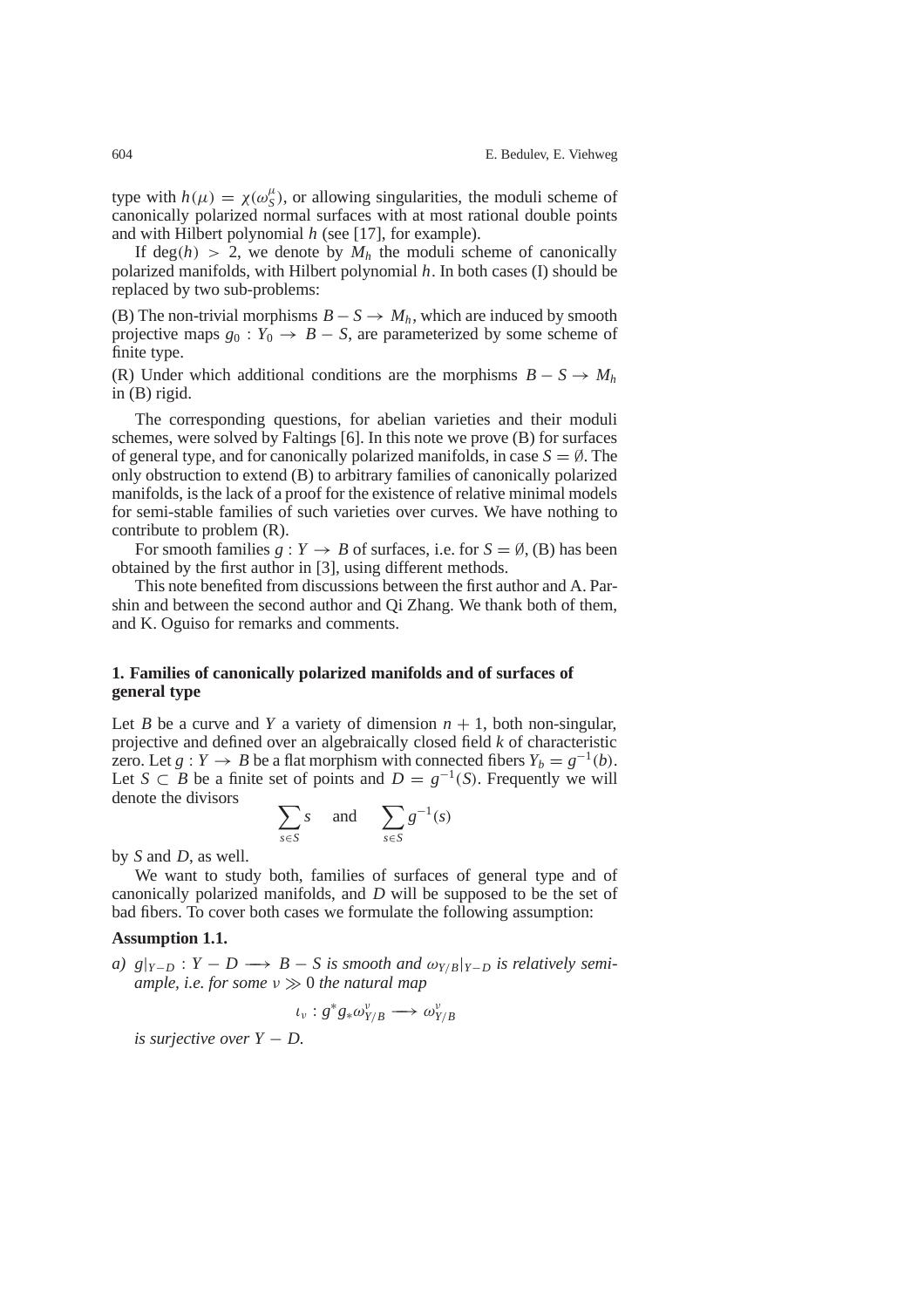*b) The fibers Yb should be manifolds of general type and the* ν*-canonical map should contract at most curves. Hence if*

$$
\pi_v: Y-D \twoheadrightarrow V \subseteq \mathbb{P}(g_*\omega_{Y/B}^v|_{B-S})
$$

*is the morphism, induced by*  $\iota_{\nu}$ , then  $\pi_{\nu}$  *should be birational and the maximal fibre dimension of*  $\pi$ <sup>*,*</sup> *should be one, for some*  $\nu \gg 0$ *, satisfying the condition a).*

Recall from [4], § 2, or [17], § 5, that for an invertible sheaf  $\mathcal L$  on a normal projective variety F the integer  $e(\mathcal{L})$  is defined to be the smallest positive integer *e* for which the multiplier sheaf  $\omega_F \left\{-\frac{D}{\varepsilon}\right\}$  is isomorphic to  $\omega_F$ , for all divisors *D* of global sections of *L*. For  $e(\mathcal{L})$  to exist, one has to require  $F$  to have at most rational singularities. Then, by [4], 2.3, or [17], 5.11, 5.12 and 5.21,  $e(\mathcal{L})$  exists and in some cases there are explicit bounds:

**Lemma 1.2.** *Assume F is projective with at most rational singularities and let* L *be an ample invertible sheaf on F.*

- *a)* If F is non-singular and L very ample, then  $e(\mathcal{L}) \leq c_1(\mathcal{L})^{\dim F} + 1$ .
- *b) In general, let* L *be very ample and assume that there exists a desingularization*  $\sigma$  :  $F' \rightarrow F$  *and an effective divisor*  $E$  *such that*  $\sigma^* \mathcal{L} \otimes \mathcal{O}_{F'}(-E)$ *is very ample. Then*  $e(\mathcal{L}) \leq c_1(\mathcal{L})^{\dim F} + 1$ .
- *c*) If *F* has rational Gorenstein singularities and if  $Z = F \times \ldots \times F$  and  $\mathcal{M} = \otimes pr_i^* \mathcal{L}$ , then  $e(\mathcal{M}) = e(\mathcal{L})$ .

Recall that  $g: Y \to B$  is called isotrivial, if for some variety *F*, defined over *k*, there is a birational map  $Y \times_B k(B) \to F \times_k k(B)$ .

In  $[17]$ , 2.7 and 2.9, we defined a locally free sheaf  $\beta$  on *B* to be numerically effective (or nef), if for all  $\mu > 0$  and for a point  $p \in B$  the sheaf  $S^{\mu}(\mathcal{G}) \otimes \mathcal{O}_B(p)$  is ample. We will use:

## **Proposition 1.3.**

- *a)* If  $g: Y \to B$  *is a projective morphism between non-singular varieties, then*  $g_* \omega_{Y/B}^v$  *is nef, for all*  $v > 0$ *.*
- *b) If g satisfies the assumptions made in 1.1, a), if the general fibre of g is of general type and if g is non-isotrivial, then*  $\kappa(\omega_{Y/B}) = n + 1$  *and* det( $g_* \omega_{Y/B}^{\eta}$ ) *is ample, provided*  $g_* \omega_{Y/B}^{\eta} \neq 0$  *and*  $\eta > 1$ *.*

a) is a special case of [15], Theorem III, and b) can be found in [16], Theorem II. In fact, there the ampleness of det( $g_* \omega_{Y/B}^{\eta}$ ) is shown for some  $\eta$ , but as in [4], 3.1, or [17] this implies that  $g_* \omega_{Y/B}^{\eta}$  is ample for all  $\eta > 1$ .

**Theorem 1.4.** *Let*  $g: Y \rightarrow B$  *be a non-isotrivial morphism, satisfying the assumptions made in 1.1. Let us fix some*  $v > 1$ *, such that 1.1 a) and b) hold true. We write*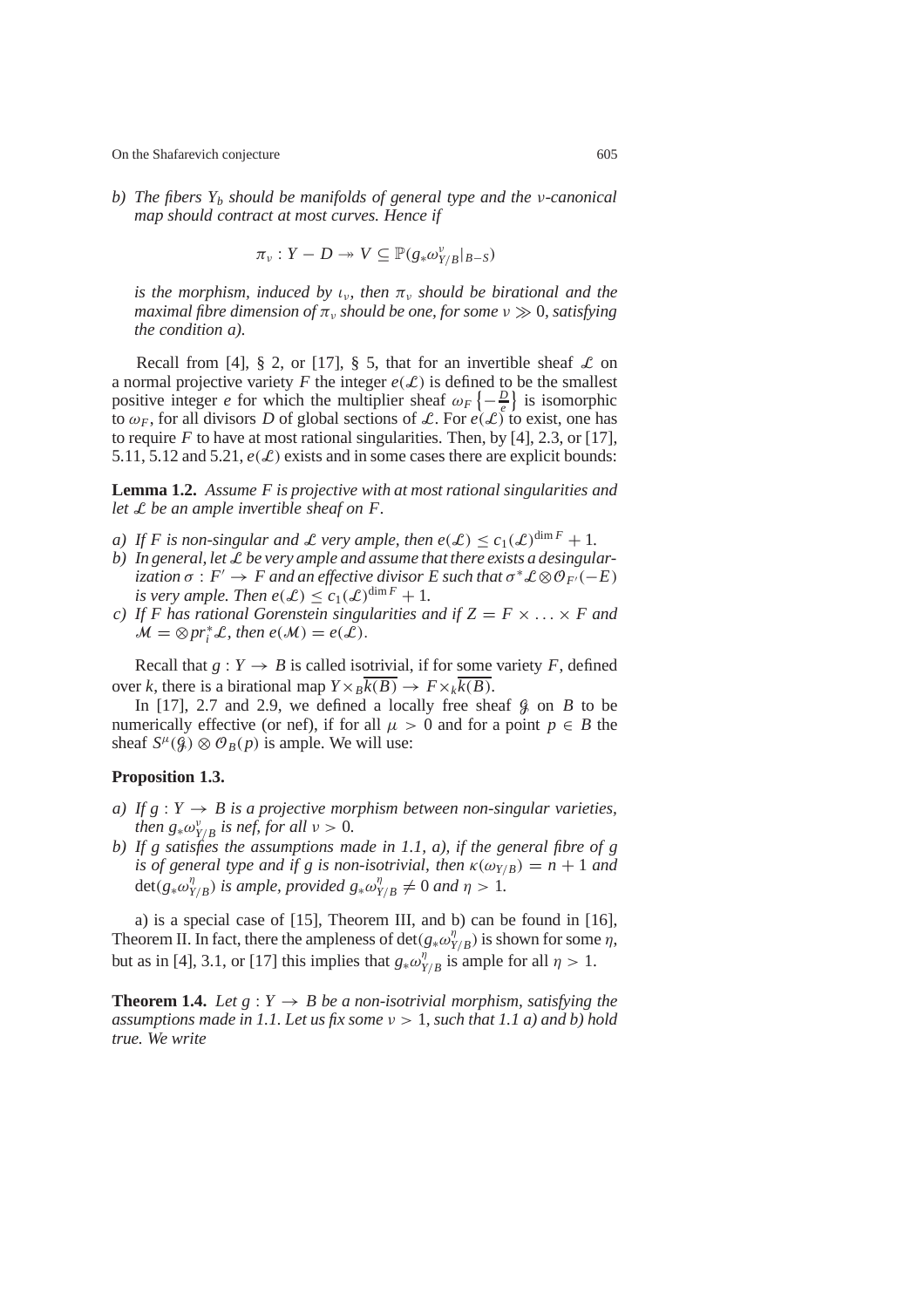- $q = g(B)$  *for the genus of B.*
- $s = #S$  *for the number of degenerate fibers.*
- $e(v) = e(\omega_F^v)$  *for some general fibre F of g*.
- $r(v) = \text{rank}(g_* \omega_{Y/B}^v)$ .

*Then one has:*

a)  $2q - 2 + s > 0$ . b) *If*  $g: Y \rightarrow B$  *is semi-stable, then* 

$$
n \cdot (2q - 2 + s) \cdot v \cdot e(v) \cdot r(v) \ge \deg(g_* \omega_{Y/B}^v).
$$

c) *In general*

$$
(n \cdot (2q - 2 + s) + s) \cdot v \cdot e(v) \cdot r(v) \geq \deg(g_* \omega_{Y/B}^v).
$$

a) will follow from 1.3 and b). This part of theorem 1.4 is due to Migliorini  $[14]$  and Kovács  $[11]$ ,  $[12]$ ,  $[13]$ . Qi Zhang  $[18]$  gave an elegant proof in case *B* is an elliptic curve. His proof easily extends to  $B = \mathbb{P}^1$ , as he and the second author found out discussing his result. In this note we take up their approach, together with positivity properties of direct image sheaves, as stated in [4].

*Remark 1.5.* The constants  $\nu$  and  $r(\nu)$  are determined, using Matsusaka's big theorem, by the Hilbert polynomial of the fibers  $Y_b$  for  $b \in B - S$ . For canonically polarized manifolds,  $e(v) \le v^n \cdot c_1(\omega_F)^n + 1$ , as we have seen in 1.2, a).

For surfaces of general type, the canonical model  $\tilde{F}$  of *F* has  $A -$ *D* − *E* singularities, and the number of  $(-2)$ -curves on *F* is bounded by dim  $H^1(F, \Omega^1_F)$ , a number which is constant in families. One can use 1.2, b) to bound  $e(\omega_F^v) = e(\omega_{\tilde{F}}^v)$ .

Such a bound exists for different reasons. By [17], the moduli space of normal canonically polarized surfaces with at most rational double points and with given Hilbert polynomial is quasi-projective, in particular it has only finitely many irreducible components. Moreover, Kollár [9] (see also [17], 9.25) constructed a finite covering *Z* of the moduli scheme, together with a "universal family". By [17], 5.17,  $e(\omega_{\tilde{F}}^{\nu})$  is bounded on each irreducible component of *Z*. Hence there exists some constant *e* depending on *h* with  $e(\omega_{\vec{F}}^{\nu}) \leq e$ , for all surfaces *F* with Hilbert polynomial *h*.

#### **2. Ampleness and vanishing theorems**

Let *X* be a projective manifold,  $U \subset X$  an open dense submanifold, and let L be an invertible sheaf on *X*.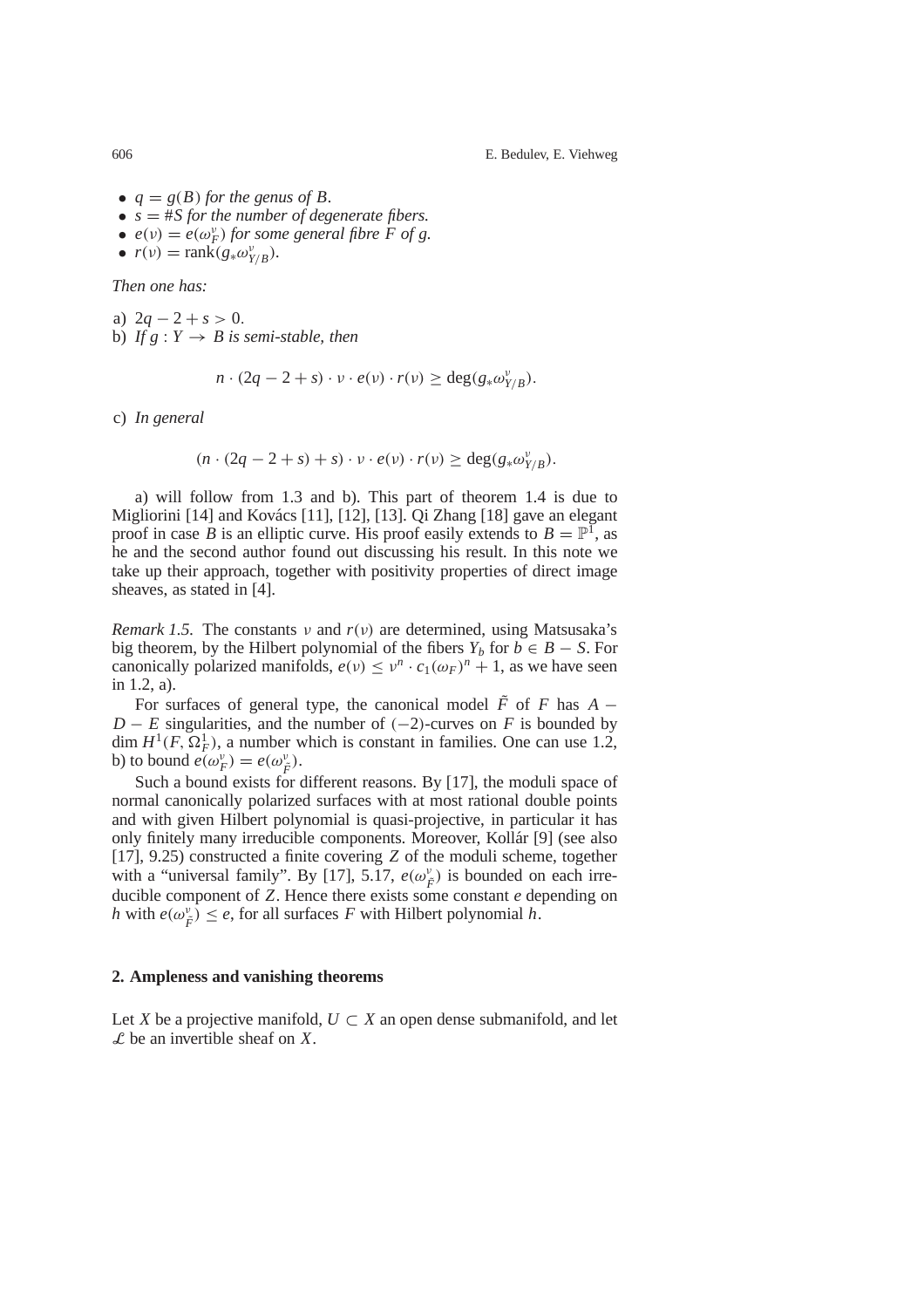### **Definition 2.1.**

a) L *is semi-ample with respect to U if for some*  $\eta > 0$ 

 $\iota_\eta: H^0(X,\mathcal{L}^\eta)\otimes_k\mathcal{O}_X\longrightarrow \mathcal{L}^\eta$ 

*is surjective over U.*

b) L *is* `*-ample and big with respect to U, if one can choose* η *in a) such that the morphism*

$$
\Psi_\eta: U \twoheadrightarrow V \subset \mathbb{P}(H^0(X, \mathcal{L}^\eta))
$$

*induced by*  $\iota_{\eta}$  *is proper, birational and*  $\text{Max}\{\text{dim }\Psi_{\eta}^{-1}(v); v \in V\} \leq l$ .

A slight modification of the argument used to prove 6.4 in [5], yields a generalization of the Akizuki-Kodaira-Nakano vanishing theorem, similar to the one used in the proof of  $[12]$ , 1.1 and  $[13]$ , 1.1.

**Proposition 2.2.** Let L be  $\ell$ -ample and big with respect to U. Assume that *for*  $\eta$  *as in 2.1, b), the image of V of*  $\Psi_n$  *allows a projective flat morphism*  $\gamma: V \to W$  *to a non-singular affine variety W*.

*Then there exists a blowing up*  $\tau : X' \to X$  *with centers in*  $\Delta = X - U$ , *such that*  $\Delta' = \tau^{-1}(X - U)$  *is a normal crossing divisor, and an effective* divisor  $\Gamma'$  *with*  $\Gamma'_{\text{red}} \leq \Delta'$ , such that for all numerically effective invertible *sheaves* N and for  $p + q < \dim X - \text{Max}{0, \ell - 1}$ *,* 

$$
H^p(X', \Omega^q_{X'}(\log \Delta') \otimes \tau^*(\mathcal{L}^{-1} \otimes \mathcal{N}^{-1}) \otimes \mathcal{O}_{X'}(\Gamma')) = 0.
$$

*Proof.* If  $\Delta = \emptyset$ , this is [5], 6.6. Hence we will assume that  $\Delta \neq 0$ , and fix some  $\eta$  for which the assumption 2.1 b) on  $\Psi_n$  holds true. Let  $\tau : X' \to X$  be a blowing up, such that *X'* is non-singular,  $\Delta' = \tau^{-1}(\Delta)$  a normal crossing divisor and such that, for  $\mathcal{L}' = \tau^* \mathcal{L}$ , the image of

 $\iota'_{\eta}: H^0(X',\mathcal{L}^{'\eta})\otimes_k\mathcal{O}_{X'}\longrightarrow \mathcal{L}^{'\eta}$ 

is an invertible sheaf, equal to  $\mathcal{L}^{'\eta}$  over  $U' = \tau^{-1}(U)$ .

So Im( $\iota'_{\eta}$ ) =  $\mathcal{L}^{'\eta}(-\Gamma_1)$ , for some divisor  $\Gamma_1$ , supported in  $\Delta'$ . Let

$$
\Psi': X' \to Z \subset \mathbb{P}(H^0(X', \mathcal{L}^{'\eta}(-\Gamma_1)))
$$

be the induced morphism.  $\Psi'|_{U'}$  is a proper morphism with image *V*. Let *I* be the ideal sheaf of  $Z - V$  and  $J = \Psi^* I / \text{torsion}$ . Blowing up again, we may assume that  $J = \mathcal{O}(-\Gamma_2)$  for some divisor  $\Gamma_2$  with  $(\Gamma_2)_{\text{red}} = \Delta'_{\text{red}}$ . For all  $\mu \gg 0$  the sheaf  $\mathcal{L}^{'\mu \cdot \eta}(-\mu \cdot \Gamma_1 - \Gamma_2)$  will be generated by global sections. For some  $\mu \gg 0$ , the number  $\mu \cdot \eta$  will not divide the multiplicity of any of the components of  $\mu \cdot \Gamma_1 + \Gamma_2$ . Allowing  $\Delta'$  to have multiplicities, we thereby got to the following situation: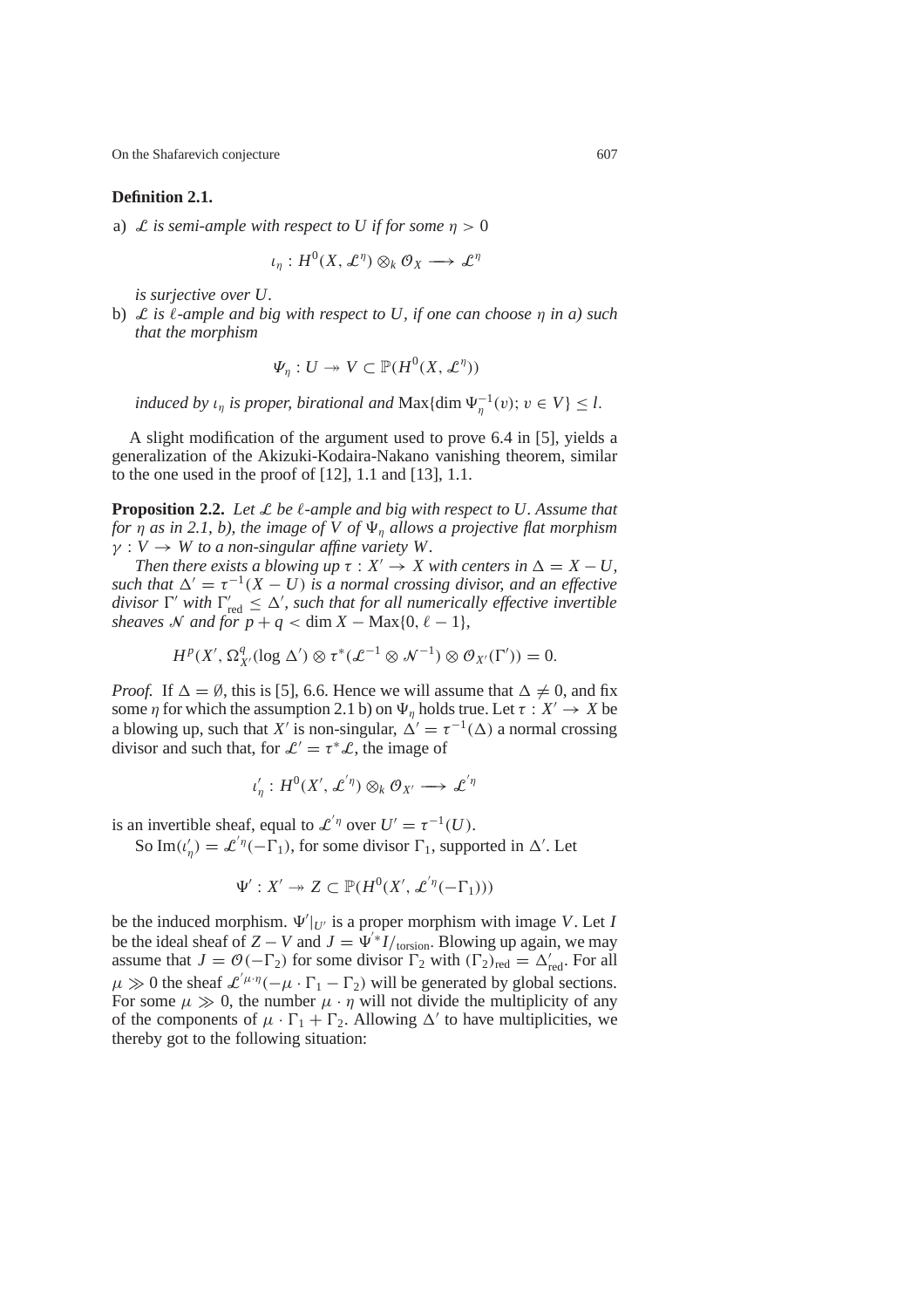**Assumption 2.3.** *For some* η *and some normal crossing divisor* ∆' *with* 

$$
\Delta_{\text{red}}' = X' - U' = \left(\Delta' - \eta \cdot \left[\frac{\Delta'}{\eta}\right]\right)_{\text{red}},
$$

*the sheaf*  $\mathcal{L}^{'\eta}(-\Delta') = \mathcal{L}^{'\eta} \otimes \mathcal{O}_{X'}(-\Delta')$  *is generated by global sections, the induced morphism*  $\Psi' : X' \rightarrow Z$  *is birational and the fiber-dimension of*  $U' = \Psi^{-1}(V) \rightarrow V$  *is at most*  $\ell$ *. Moreover there exists a projective flat morphism*  $\gamma : V \to W$  *to a non-singular affine variety W. Let N' be any numerically effective invertible sheaf on*  $X'$  *and choose*  $\left[\frac{\Delta'}{\eta}\right] = \Gamma'.$ 

We will prove, by induction on dim  $X'$  – dim *W*, that the assumptions 2.3 imply

(2.3.1) 
$$
H^{p}(X', \Omega_{X'}^{q}(\log \Delta') \otimes \mathcal{L}^{'-1} \otimes \mathcal{N}^{'-1} \otimes \mathcal{O}_{X'}(\Gamma')) = 0
$$
  
for  $p + q < \dim X - \text{Max}\{0, \ell - 1\}.$ 

If dim  $X' = \dim V > \dim W$  we may replace  $\eta$  by  $\mu \cdot \eta$  and  $\Delta'$  by  $\mu \cdot \Delta'$  for  $\mu \gg 0$ . Thereby we are allowed to assume that  $(\mathcal{L}' \otimes \mathcal{N}')^{\eta} \otimes \mathcal{O}_{X'}(-\Delta')$  is generated by global sections, and that for the zero divisor *H* of a general section of this sheaf  $\Psi'(H) \cap V \to W$  is again projective and flat. Moreover  $\Delta' + H$  is a normal crossing divisor and  $\Gamma'|_H = \left[\frac{\Delta'|_H}{\eta}\right]$ . Therefore *H*,  $\mathcal{L}'|_H$ and  $\Delta'|_H$  satisfy again the assumptions 2.3. If dim  $\dot{V} = \dim W$ , we choose  $H = 0$ . In both cases, the morphism

$$
V - \Psi'(H) \longrightarrow W
$$

is affine and  $V - \Psi'(H)$  is an affine variety.  $(\mathcal{L}' \otimes \mathcal{N}')^{\eta}$  has a section with zero divisor  $\Delta' + H$ . By [5], § 3,

$$
(\mathcal{L}' \otimes \mathcal{N}')^{-1} \otimes \mathcal{O}_{X'}(\Gamma') = (\mathcal{L}' \otimes \mathcal{N}')^{-1} \otimes \mathcal{O}_{X'}\left(\left[\frac{\Delta' + H}{\eta}\right]\right)
$$

has an integrable connection which satisfies the  $E_1$ -degeneration. The assumption  $\Delta'_{\text{red}} = (\Delta' - \eta \cdot [\frac{\Delta'}{\eta}])_{\text{red}}$  allows to apply [5], 4.12, and to obtain

$$
H^p(X', \Omega^q_{X'}(\log (\Delta'+H')) \otimes (\mathcal{L}' \otimes \mathcal{N}')^{-1} \otimes \mathcal{O}_{X'}(\Gamma')) = 0,
$$

for  $p + q < n - \text{Max}{0, \ell - 1}$ . If dim  $V = \dim W$ , we are done. If  $\dim V > \dim W$  one uses the exact sequence

$$
0 \to \Omega^p_{X'}(\log \Delta') \to \Omega^p_{X'}(\log (\Delta' + H')) \to \Omega^{p-1}_{H'}(\log \Delta'|_{H'}) \to 0
$$

to obtain 2.3.1 by induction.  $\Box$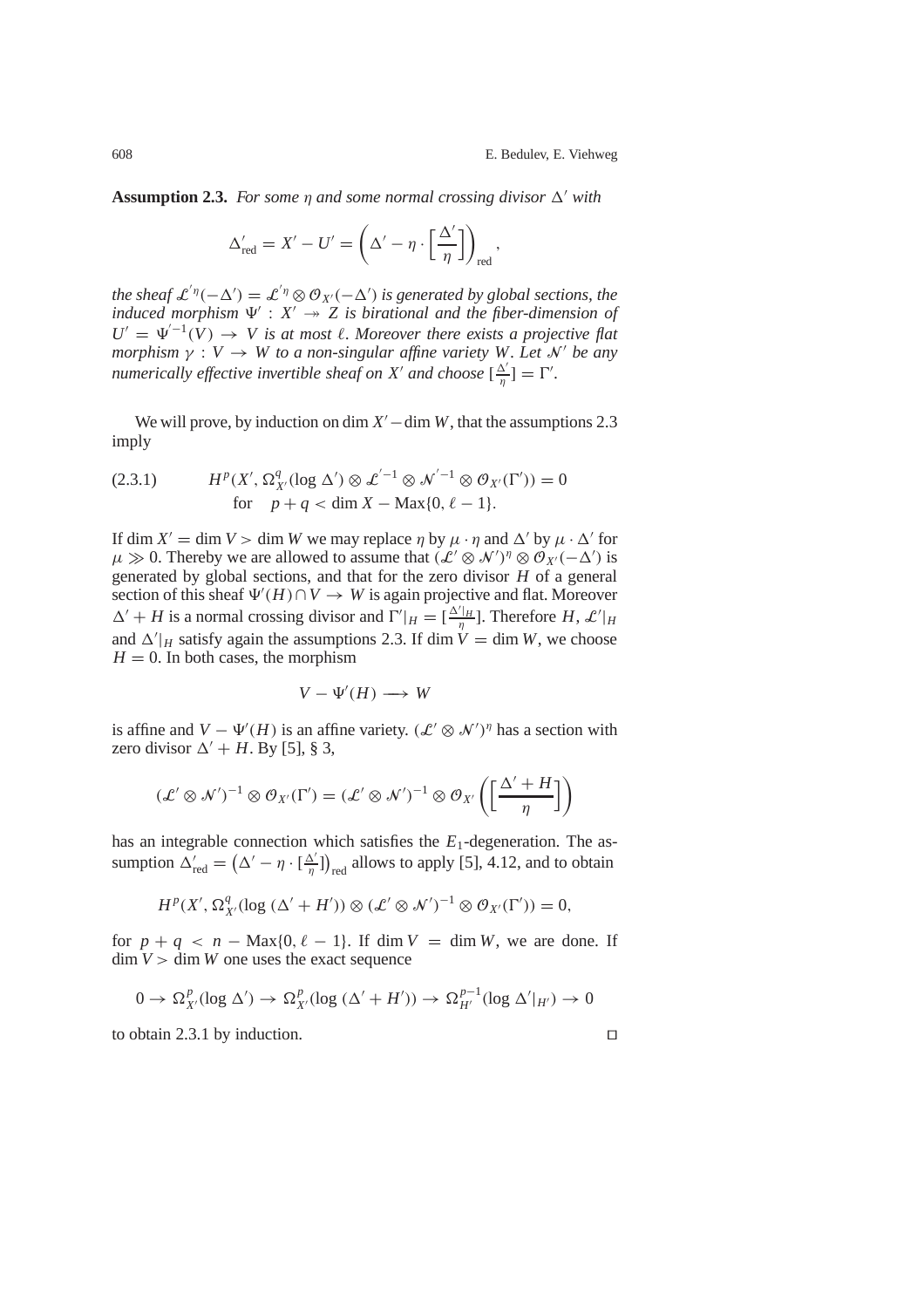## **3. The proof of Theorem 1.4**

We will assume that *D* is a normal crossing divisor. Enlarging *S* and *D* we may assume that  $2q - 2 + s \ge 0$ , hence that  $\omega_B(S)$  is nef. If  $2q - 2 + s = 0$ , then either *B* is elliptic and *g* smooth, or  $B = \mathbb{P}^1$  and  $S = \{b_1, b_2\}$ . In the second case, there exists a finite covering  $\mathbb{P}^1 \to \mathbb{P}^1$ , totally ramified in *S*, such that the pullback family has stable reduction. Altogether, part a) of 1.4 follows from 1.3 and part b) of 1.4.

If the fibers of  $Y - D \rightarrow B - S$  are canonically polarized manifolds, the next proposition follows from [4], 2.4. Since we will use it for families of minimal models of surfaces of general type, as well, we will recall the proof.

**Proposition 3.1.** *Under the assumptions made in 1.4 let* N *be an invertible sheaf on B with deg*  $\mathcal{N} <$  deg  $g_* \omega_{Y/B}^{\nu}$ *. Then the sheaf* 

$$
\omega_{Y/B}^{\nu \cdot e(\nu) \cdot r(\nu)} \otimes g^* \mathcal{N}^{-1}
$$

*is 1-ample and big with respect to*  $Y - D$ .

*Proof.* Let  $m: S^{r(\nu) \cdot e(\nu)}(g_* \omega_{Y/B}^{\nu}) \otimes \mathcal{N}^{-1} \to g_* \omega_{Y/B}^{\nu \cdot r(\nu) \cdot e(\nu)} \otimes \mathcal{N}^{-1}$  be the map given by the multiplication on the first factor and by the identity on  $\mathcal{N}^{-1}$ . The assumptions a) and b) in 1.1 imply that the composite

$$
g^*S^{r(\nu)\cdot e(\nu)}(g_*\omega_{Y/B}^{\nu})\otimes g^*\mathcal{N}^{-1}\xrightarrow{g^*m}g^*g_*\omega_{Y/B}^{\nu\cdot r(\nu)\cdot e(\nu)}\otimes g^*\mathcal{N}^{-1}\longrightarrow \omega_{Y/B}^{\nu\cdot r(\nu)\cdot e(\nu)}\otimes g^*\mathcal{N}^{-1}
$$

is surjective over  $Y - D$  and that the induced map

$$
\pi: Y \longrightarrow \mathbb{P} = \mathbb{P}\left(S^{r(\nu) \cdot e(\nu)}(g_* \omega_{Y/B}^{\nu}) \otimes \mathcal{N}^{-1}\right)
$$

is birational, and its restriction to  $Y - D$  regular with maximal fibre dimension one. Let  $(\pi^* \mathcal{O}_{\mathbb{P}}(\mu))^{\sim}$  denote the reflexive hull of the pullback of  $\mathcal{O}_{\mathbb{P}}(\mu)$ . By construction the induced embedding

$$
(\pi^*\mathcal{O}_{\mathbb{P}}(\mu))^{\sim}\longrightarrow \omega^{\mu\cdot \nu\cdot r(\nu)\cdot e(\nu)}_{Y/B}\otimes g^*\mathcal{N}^{-\mu}
$$

is an isomorphism over *Y* − *D*. If  $\mathcal{O}_P(\mu)$  is very ample and  $\mu' = \mu \cdot \nu \cdot r(\nu)$ .  $e(v)$  the composite

$$
\pi^* H^0(\mathbb{P}, \mathcal{O}_{\mathbb{P}}(\mu)) \otimes_k \mathcal{O}_Y \subset H^0(Y, \omega_{Y/B}^{\mu'} \otimes g^* \mathcal{N}^{-\mu}) \otimes_k \mathcal{O}_Y \longrightarrow \omega_{Y/B}^{\mu'} \otimes g^* \mathcal{N}^{-\mu}
$$

is surjective over  $Y - D$  and the induced maps factor like

(3.1.1) 
$$
Y \xrightarrow{\Psi} \mathbb{P}(H^0(Y, \omega_{Y/B}^{\mu'}) \otimes g^* \mathcal{N}^{-\mu}))
$$

$$
\pi \downarrow \qquad \qquad \downarrow
$$

$$
\mathbb{P} \xrightarrow{\subset} \mathbb{P}(H^0(\mathbb{P}, \mathcal{O}_{\mathbb{P}}(\mu))).
$$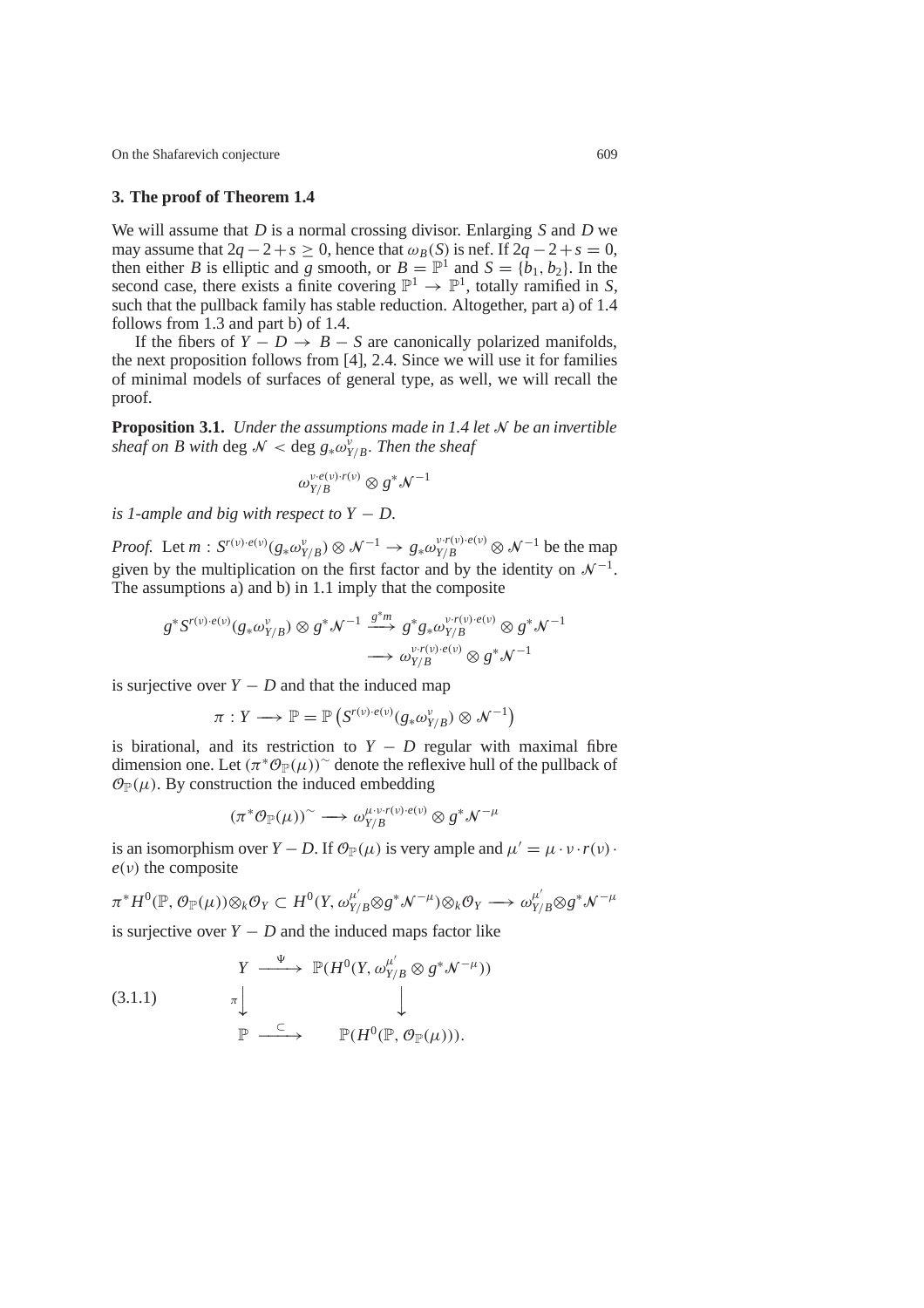In particular  $\Psi$  is birational. Since all the rational morphisms in (3.1.1) are regular on *Y* − *D*, the fibre dimension of  $\Psi|_{Y-D}$  is smaller than the one of  $\pi|_{Y-D}$ , hence at most one. The proper morphism  $Y - D \rightarrow B - S$  factors through  $\Psi|_{Y-D}$  and the latter is proper as well.

To prove 3.1 it is thereby sufficient to show the ampleness of  $\mathcal{O}_{\mathbb{P}}(1)$ , or that

$$
S^{r(\nu)\cdot e(\nu)}(g_*\omega_{Y/B}^{\nu})\otimes \mathcal{N}^{-1}
$$

is ample. By definition of nef, this holds true, if the sheaf

$$
S^{r(v)\cdot e(v)}(g_*\omega_{Y/B}^v) \otimes \det(g_*\omega_{Y/B}^v)^{-1}
$$

is nef. To this aim (see [17], 2.8) we can replace *B* by a covering, unramified in *S*, and *Y* by the pullback family. This allows to assume that  $\det(g_*\omega_{Y/B}^v)$  =  $A^{e(v)}$  for an invertible sheaf A on *B*. For  $r = r(v)$  let

$$
f: X = Y \times_B \ldots \times_B Y \longrightarrow B
$$

be the *r*-fold fibre product, let  $\sigma : X' \to X$  be a desingularization, and

$$
f'=f\circ\sigma:X'\to B.
$$

We write

$$
\mathcal{M} = \sigma^*(\otimes_{i=1}^r pr_i^* \omega_{Y/B}).
$$

The morphism *f* is Gorenstein and the general fibre is non-singular. Hence there are natural injective maps

$$
(3.1.2) \t\t\t\otimes^r g_* \omega_{Y/B}^v = f_* \otimes_{i=1}^r pr_i^* \omega_{Y/B}^v \longrightarrow f'_* \mathcal{M}^v
$$

(3.1.3) and 
$$
f'_*(\mathcal{M}^{\nu-1} \otimes \omega_{X'/B}) \longrightarrow f_*\omega_{X/B}^{\nu} = \otimes^r g_*\omega_{Y/B}^{\nu},
$$

both isomorphisms on some open dense subset of *B*. (3.1.2) induces

$$
\mathcal{A}^{e(\nu)} = \det(g_*\omega_{Y/B}^{\nu}) \longrightarrow \otimes^r g_*\omega_{Y/B}^{\nu} \longrightarrow f'_*\mathcal{M}^{\nu},
$$

hence a section of  $\mathcal{M}^{\nu} \otimes f^{\prime*} \mathcal{A}^{-e(\nu)}$  with zero-divisor  $\Gamma$ . Blowing up *X'*, with centers in a finite number of fibers, we may assume that the image  $\mathcal{M}^{\nu} \otimes J$ of

$$
f^{'*} \otimes^r g_* \omega_{Y/B}^v \longrightarrow f^{'*} f'_* \mathcal{M}^v \longrightarrow \mathcal{M}^v
$$

is invertible. The ideal sheaf *J* is trivial in a neighborhood of the general fibre. By 1.3  $g_* \omega_{Y/B}^{\nu}$  is nef, hence  $\mathcal{M}^{\nu} \otimes J$  is nef, as well.

Let us write  $\mathcal{L} = \mathcal{M}^{\nu-1} \otimes f'^* \mathcal{A}^{-1}$ . Then

$$
\mathcal{L}^{e(\nu)\cdot\nu}(-\nu\cdot\Gamma)=\mathcal{M}^{e(\nu)\cdot\nu\cdot(\nu-1)}\otimes f^{'*}\mathcal{A}^{-\nu\cdot e(\nu)}\otimes\mathcal{O}_{X'}(-\nu\cdot\Gamma)=\mathcal{M}^{e(\nu)\cdot\nu\cdot(\nu-1)-\nu^2}
$$

contains a nef subsheaf, equal to  $\mathcal{L}^{e(\nu)\cdot\nu}(-\nu\cdot\Gamma)$  in a neighborhood of the general fibre. Moreover, by 1.3, b),

$$
\kappa(\mathcal{L}^{e(\nu)\cdot\nu}(-\nu\cdot\Gamma))=\dim X'.
$$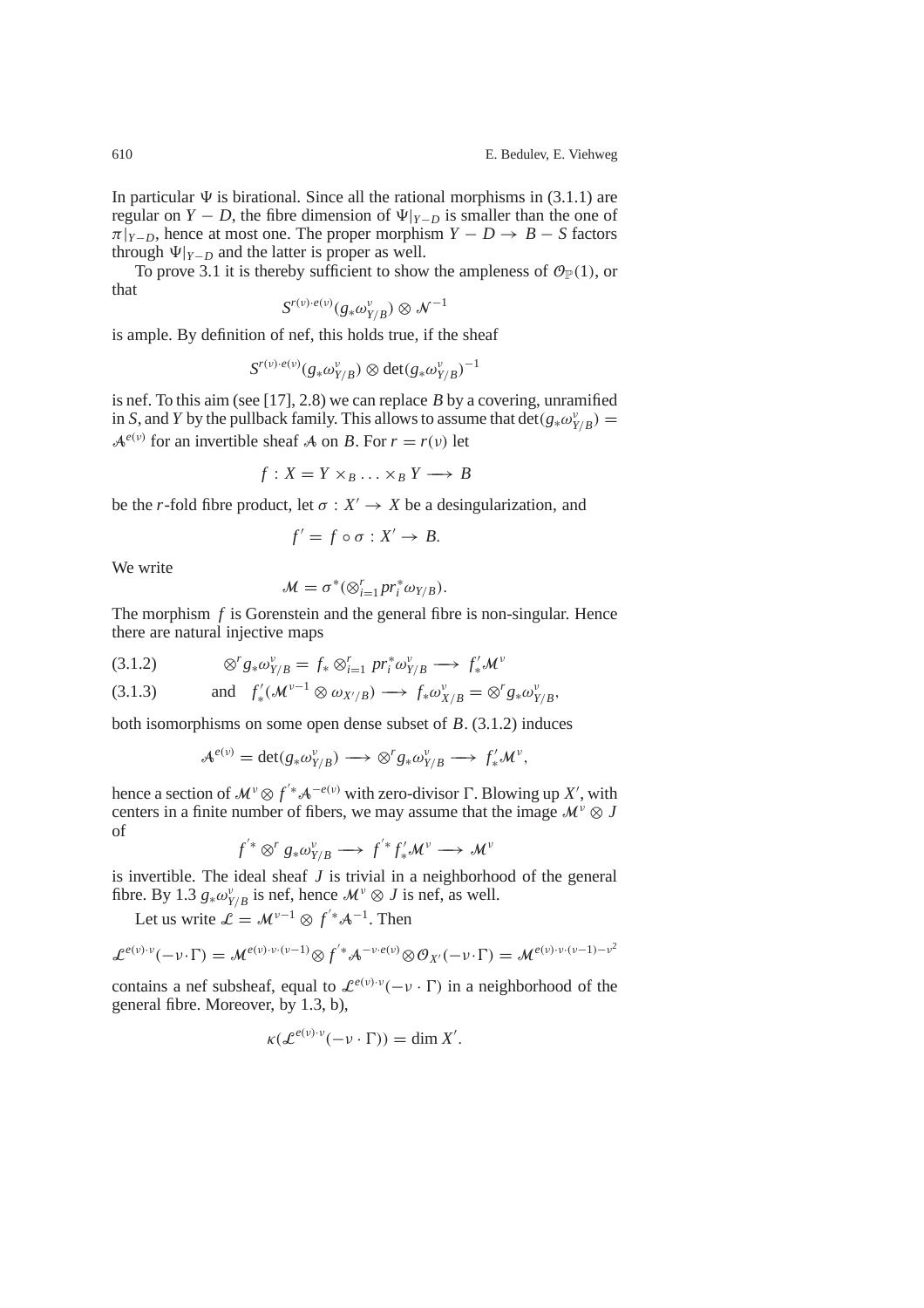[4], 1.7 implies that the sheaf  $f'_*(\mathcal{L} \otimes \omega_{X'/B}\{-\frac{\Gamma}{e(v)}\})$  is nef. By the definition of  $e(v)$  and by 1.2, c), the natural inclusion

$$
f'_{*}\left(\mathcal{L}\otimes\omega_{X'/B}\left\{-\frac{\Gamma}{e(\nu)}\right\}\right)\longrightarrow f'_{*}(\mathcal{L}\otimes\omega_{X'/B})=f'_{*}(\mathcal{M}^{\nu-1}\otimes\omega_{X'/B})\otimes\mathcal{A}^{-1}
$$

is an isomorphism on some open dense subset of *B*. Using (3.1.3) one obtains a nef subsheaf of  $(\otimes^r g_* \omega_{Y/B}^{\nu}) \otimes A^{-1}$  of full rank, hence the latter is nef, as well. Then

$$
S^{e(v)}(\otimes^r g_* \omega_{Y/B}^v) \otimes A^{-e(v)} = S^{e(v)}(\otimes^r g_* \omega_{Y/B}^v) \otimes \det(g_* \omega_{Y/B}^v)^{-1}
$$

as well as its quotient  $S^{e(v)\cdot r}(g_*\omega_{Y/B}^v) \otimes \det(g_*\omega_{Y/B}^v)^{-1}$  are nef.  $\square$ 

Let us return to the proof of 1.4 b) and c). If *g* is semi-stable, i.e. if *D* is reduced, we choose  $\delta = 0$ , otherwise  $\delta = 1$ . Let us assume that 1.4 b) or c) are false. Hence

$$
(3.1.4) \qquad (n \cdot (2q - 2 + s) + \delta \cdot s) \cdot v \cdot e(v) \cdot r(v) < \deg(g_* \omega_{X/B}^v)
$$

and 3.1 implies that for

$$
A = \omega_B(S)^n \otimes \mathcal{O}_B(\delta \cdot S)
$$

the sheaf  $\omega_{Y/B}^{v \cdot e(v) \cdot r(v)} \otimes A^{-v \cdot e(v) \cdot r(v)}$ , hence  $\mathcal{L} = \omega_{Y/B} \otimes g^* A^{-1}$ , is 1-ample and big with respect to *Y* − *D*. Since we assumed  $\omega_B(S)$  to be nef, 2.2 implies that:

*Claim 3.2.* There exists a blowing up  $\tau : X \to Y$  with centers in *D*, such that  $\Delta = \tau^* D$  is a normal crossing divisor, and there exists an effective divisor Γ, supported in ∆, with

$$
H^{p}(X, \Omega_X^q(\log \Delta) \otimes \tau^*(\omega_{Y/B}^{-1} \otimes g^*(\omega_B(S)^{n-m} \otimes \mathcal{O}_B(\delta \cdot S))) \otimes \mathcal{O}_X(\Gamma)) = 0
$$

for  $p + q < \dim X = n + 1$  and for all  $m \ge 0$ .

The morphism  $f = g \circ \tau$  is smooth outside of  $\Delta$ , and one has an exact sequence of locally free sheaves

$$
(3.2.1) \t 0 \to f^* \omega_B(S) \to \Omega_X^1(\log \Delta) \to \tilde{\Omega}_{X/B}^1 \to 0.
$$

Comparing the determinants one finds

$$
\tilde{\Omega}_{X/B}^n = \det(\tilde{\Omega}_{X/B}^1) = \omega_X(\Delta_{\text{red}}) \otimes f^* \omega_B(S)^{-1} = \omega_{X/B}(\Delta_{\text{red}} - \Delta).
$$

Claim 3.3. 
$$
H^{0}(X, \tilde{\Omega}_{X/B}^{n} \otimes \tau^{*}\omega_{Y/B}^{-1} \otimes f^{*}\mathcal{O}_{B}(\delta \cdot S)) \neq 0.
$$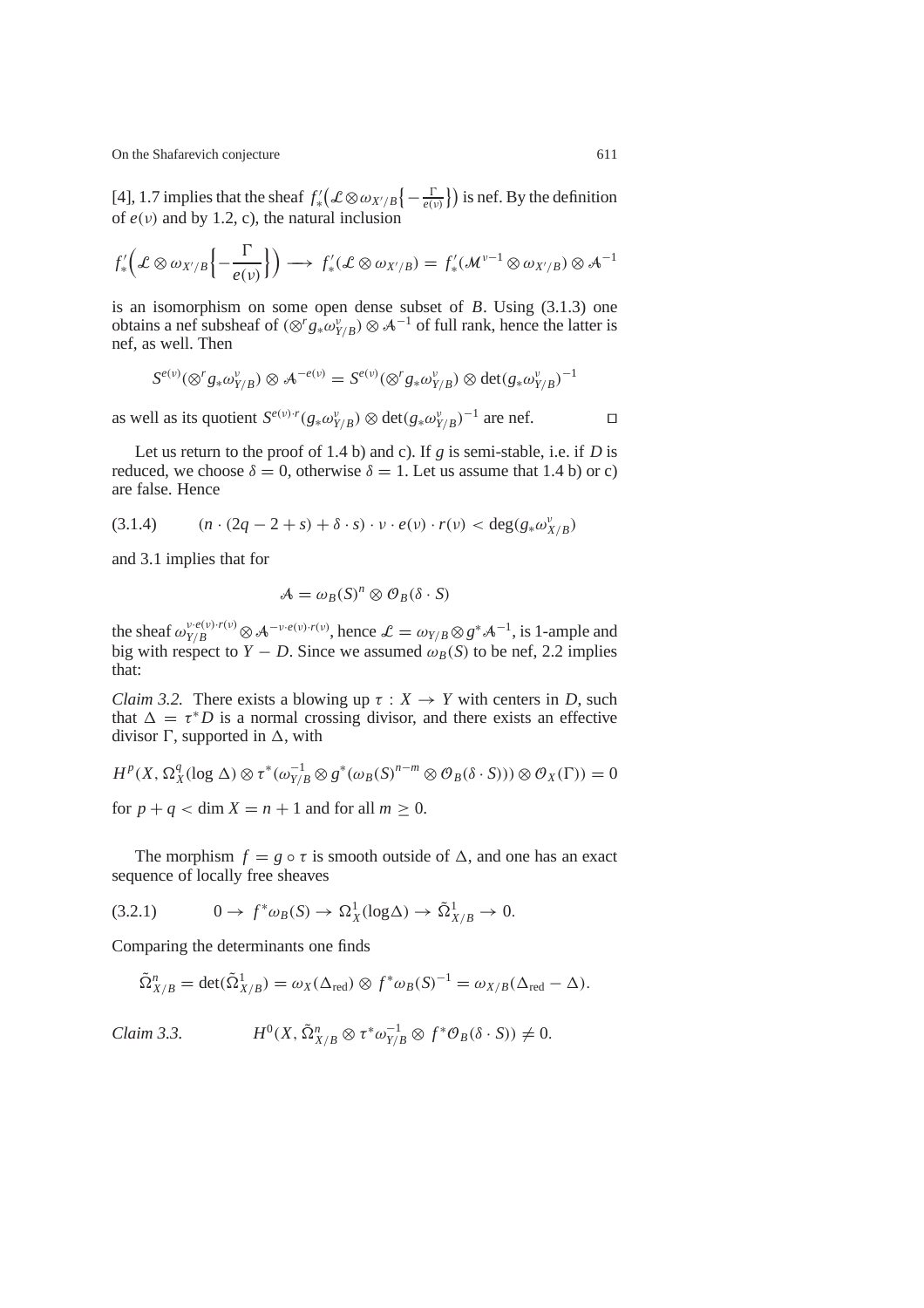*Proof.* If  $\delta = 1$ , this holds true with  $\tau^* \omega_{Y/B}^{-1}$  replaced by the smaller sheaf  $\omega_{X/B}^{-1}$ , since

$$
\tilde{\Omega}_{X/B}^n \otimes \omega_{X/B}^{-1} \otimes f^* \mathcal{O}_B(S) = \mathcal{O}(\Delta_{\text{red}}).
$$

If  $\delta = 0$ , i.e. if *g* is semi-stable, then  $\Omega_{Y/B}^n = \omega_{Y/B}$ . By [5], 3.21, one has an inclusion  $\tau^* \Omega_Y^1(\log D) \to \Omega_X^1(\log \Delta)$ , hence  $\tau^* \omega_{Y/B} = \tau^* \tilde{\Omega}_{Y/B}^n \subset \tilde{\Omega}_{X/B}^n$ . .<br>O

The *m*-th wedge product, applied to the sequence (3.2.1) induces an exact sequence

$$
(\Sigma_m^{\bullet}) \qquad 0 \to f^* \omega_B(S) \otimes \tilde{\Omega}_{X/B}^{m-1} \to \Omega_X^m(\log \Delta) \to \tilde{\Omega}_{X/B}^m \to 0.
$$

3.2 implies, that the  $(n - m)$ -th cohomology of the sheaf in the middle of the sequence

$$
\Sigma_m^{\bullet} \otimes \tau^* \omega_{Y/B}^{-1} \otimes f^* \omega_B^{n-m} ((n-m+\delta) \cdot S) \otimes \mathcal{O}_X(\Gamma)
$$

is zero, hence

$$
H^{n-m}(X, \tilde{\Omega}_{X/B}^m \otimes \tau^* \omega_{Y/B}^{-1} \otimes f^* \omega_B^{n-m}((n-m+\delta)\cdot S) \otimes \mathcal{O}_X(\Gamma))
$$

injects into

$$
H^{n-m+1}(X, \tilde{\Omega}_{X/B}^{m-1} \otimes \tau^* \omega_{Y/B}^{-1} \otimes f^* \omega_B^{n-m+1}((n-m+1+\delta)\cdot S) \otimes \mathcal{O}_X(\Gamma)).
$$

Altogether

$$
H^0 = H^0(X, \tilde{\Omega}_{X/B}^n \otimes \tau^* \omega_{Y/B}^{-1} \otimes f^* \mathcal{O}_B(\delta \cdot S) \otimes \mathcal{O}_X(\Gamma))
$$

is a subspace of

$$
H^{n} = H^{n}(X, \tau^{*}\omega_{Y/B}^{-1} \otimes f^{*}\omega_{B}^{n}((n+\delta) \cdot S) \otimes \mathcal{O}_{X}(\Gamma)).
$$

Using 3.2 again, one finds  $H^n$  and thereby  $H^0$  to be zero. Since  $\Gamma$  is effective, this contradicts 3.3. Hence the inequality stated in (3.1.4) does not hold true, and we obtain 1.4 b) and c).

#### **4. Moduli schemes and boundedness**

Let  $\mathcal{M}_h$  denote the moduli functor of minimal surfaces of general type, if deg  $h = 2$ , and of canonically polarized manifolds, if deg  $h > 2$ , both times with fixed Hilbert polynomial  $h \in \mathbb{Q}[t]$ . The corresponding moduli scheme is denoted by *Mh*.

If deg  $h = 2$ , i.e. in the surface case, Kollár and Shepherd-Barron [10] defined stable surfaces, Alexeev [1] proved that the index of the singularities is bounded in terms of the coefficients of the Hilbert polynomial, which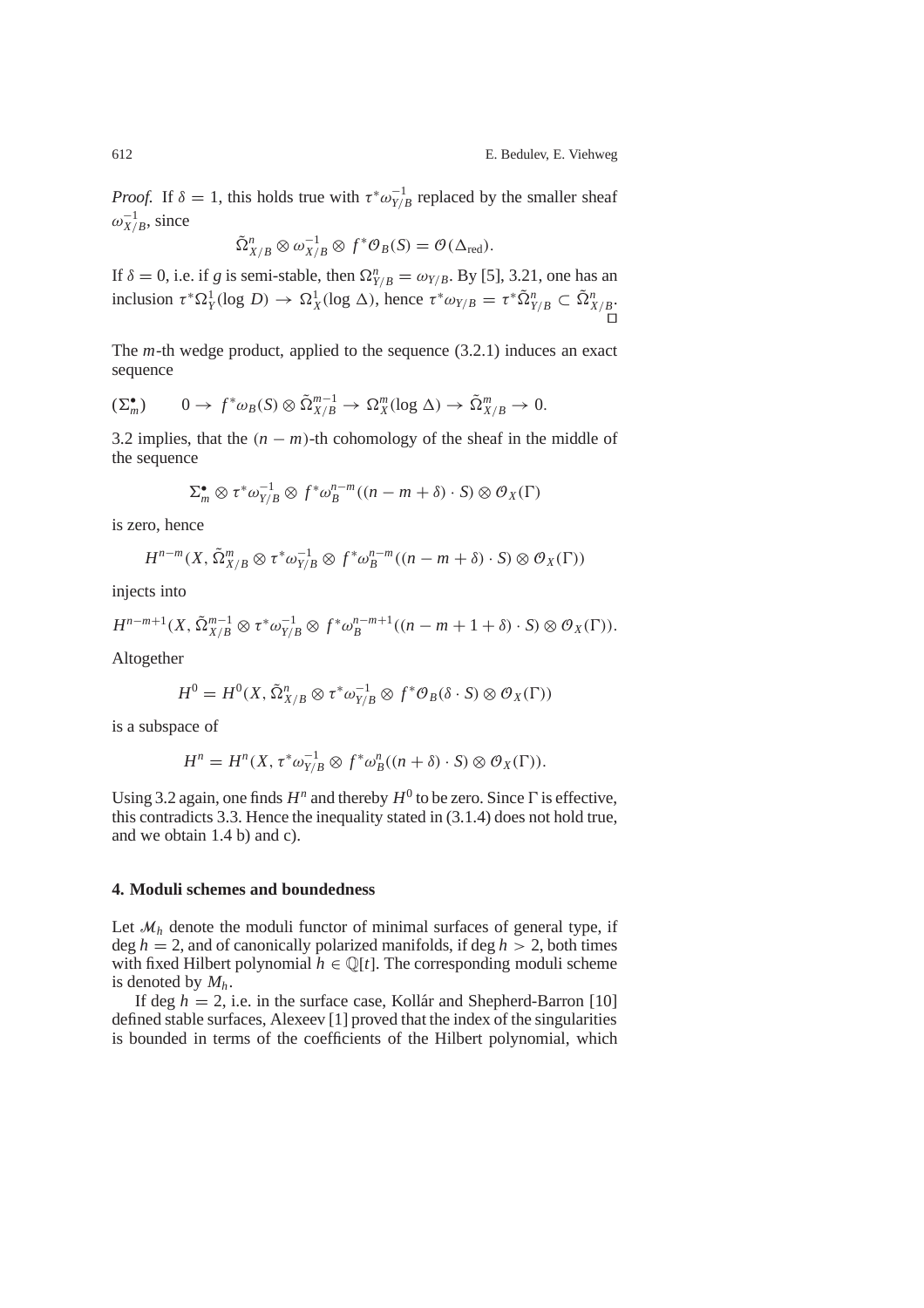implies by [9] that  $M_h$  has a compactification  $\overline{M}_h$ , parameterizing families of stable surfaces (see also [17], section 9.6).

For deg  $h \geq 2$ , those results were generalized by Karu [7], assuming the minimal model conjecture for semi-stable families of *n*-folds over curves (*MMP*( $n + 1$ )). Let again  $\overline{M}_h$  be the compactification and  $\overline{M}_h$  the corresponding moduli functor. The existence of  $\bar{M}_h$  implies that for some  $N_0$ , depending on *h*, the reflexive hull  $\omega_X^{[N_0]}$  of  $\omega_X^{N_0}$  is invertible for all  $x \in \bar{\mathcal{M}}_h(k)$ .

In both cases, for some  $\eta \gg 0$  the sheaf  $\omega_X^{[\eta]}$  is very ample (deg  $h > 2$ ) or semi-ample and the induced morphism the contraction of (−2) curves  $(\text{deg } h = 2).$ 

Kollár [9] (see also [17]) has shown, that for  $\eta \gg 0$  and for some  $p > 0$ there exists a very ample invertible sheaf  $\lambda$  on  $\overline{M}_h$  such that:

For  $f: X \to Z \in \overline{\mathcal{M}}_h(Z)$  and for the induced morphism  $\varphi: Z \to \overline{\mathcal{M}}_h$ ,

$$
\varphi^* \lambda = \det \left( f_* \omega_{X/Z}^{[\eta]} \right)^p
$$

.

**Corollary 4.1.** *Assume* deg  $h = n = 2$ *. Let B be a projective non-singular curve, S* ⊂ *B a* finite subset, and let  $g_0$  :  $Y_0$  → *B* − *S be a smooth projective morphism, whose fibers are surfaces of general type with Hilbert polynomial h.* Let  $\Phi : B \to \overline{M}_h$  *be the induced morphism. Then* deg  $\Phi^* \lambda$ *is bounded above by a constant, depending on h*, *g*(*B*) *and* #*S.*

**Addendum 4.2.** Assuming  $MMP(\text{deg } h+1)$ , 4.1 remains true for  $\text{deg } h > 2$ *and for*  $g_0: Y_0 \to B - S$  *a family of canonically polarized manifolds with Hilbert polynomial h.*

*Proof.* Choose a non-singular projective compactification *Y* of *Y*<sup>0</sup> such that *g*<sub>0</sub> extends to *g* :  $Y \rightarrow B$ . The assumptions 1.1 hold true for  $v = \eta$ . By 1.4 the degree of det( $g_*\omega_{Y/B}^{\eta}$ ) is smaller than a constant depending on *h*, *g*(*B*) and #*S*. There exists a finite covering  $\gamma : C \to B$  and  $f : X \to C \in \overline{\mathcal{M}}_h(C)$ which induces

$$
C\stackrel{\gamma}{\longrightarrow}B\stackrel{\Phi}{\longrightarrow}\bar{M}_h.
$$

We may assume, in addition, that *f* has a semi-stable model  $f' : X' \rightarrow C$ , with  $X'$  non-singular. By the definition of stable surfaces in  $[10]$  (or of stable canonically polarized varieties in [7]),  $f_* \omega_{X/C}^{[\eta]} = f'_* \omega_{X/C}^{\eta}$ . [15], 3.2, gives an injective map  $f'_* \omega_{X'/C}^{\eta} \to \gamma^* g_* \omega_{Y/B}^{\eta}$  which is an isomorphism over  $\nu^{-1}(B - S)$ . Hence

$$
\deg \Phi^* \lambda = \frac{\deg \left( f_* \omega_{X/C}^{[\eta]}\right)^p}{\deg \gamma} \leq \deg \left( g_* \omega_{Y/B}^{\eta} \right)^p
$$

is bounded, as well.  $\Box$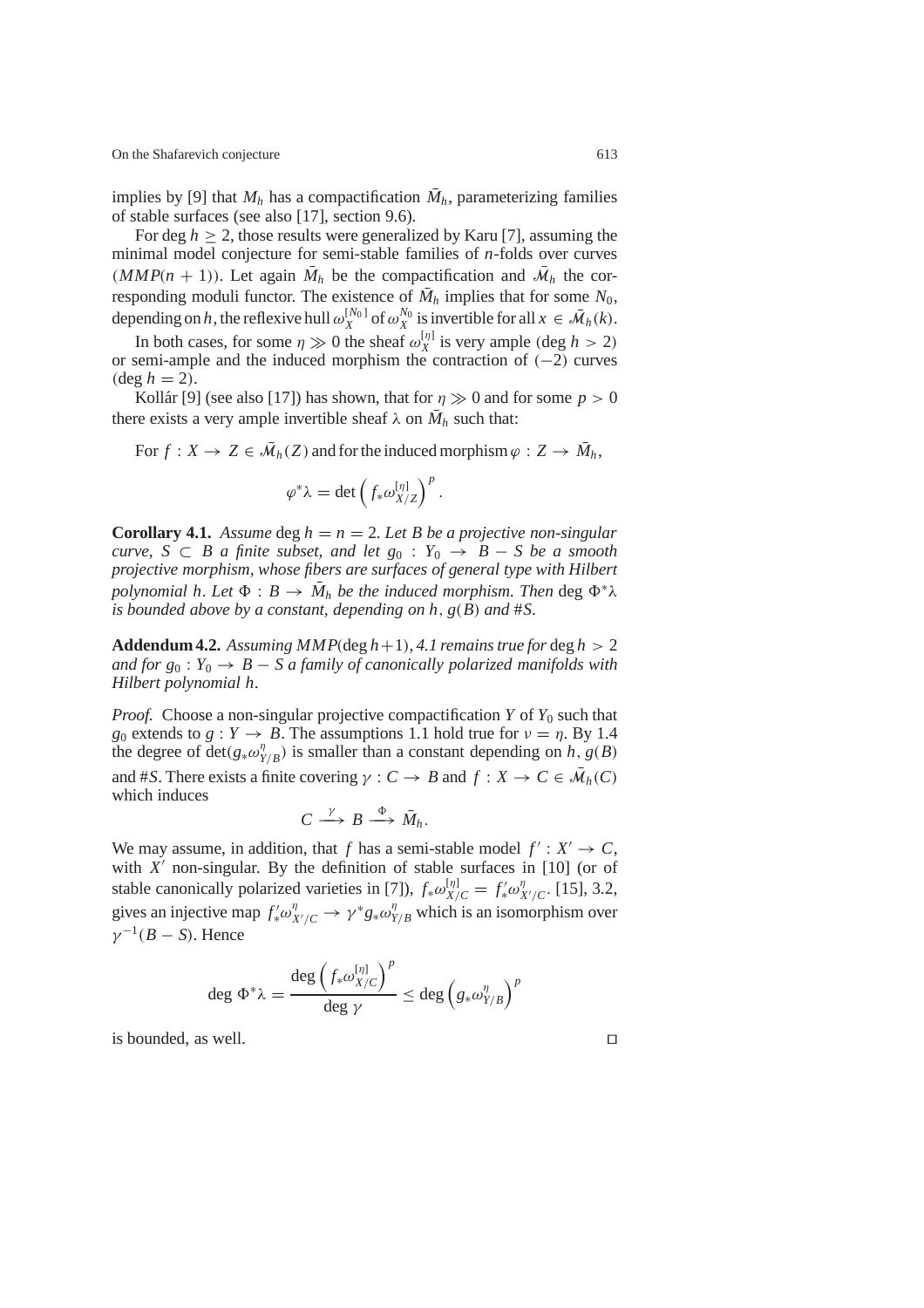Let us denote by  $\mathbf{H} = \text{Hom}((B, B - S), (\bar{M}_h, M_h))$  the scheme parameterizing morphism  $\Phi : B \to \overline{M}_h$  with  $\Phi(B - S) \subset M_h$ . Since  $\lambda$  is ample, 4.1 and 4.2 imply:

**Corollary 4.3.** *Under the assumptions made in 4.1 (or 4.2) there exists a subscheme*  $T \subset \mathbf{H}$ *, of finite type over k, which contains all points*  $[\Phi] \in \mathbf{H}$ *, induced by smooth morphisms*

$$
g_0: Y_0 \to B - S \in \mathcal{M}_h(B - S).
$$

Without assuming the minimal model conjecture  $MMP(\text{deg } h + 1)$  4.2 and 4.3 remain true, if  $S = \emptyset$ . In fact, the existence of the very ample sheaf  $\lambda$ on  $M_h$  has been shown in [17]. For the corresponding embedding  $M_h \to \mathbb{P}^m$ choose  $\overline{M}_h$  to be the closure of  $M_h$  in  $\mathbb{P}^m$ . Then for complete curves *B* and for morphisms  $B \to \overline{M}_h$  with image in  $M_h$ , the arguments used to prove 4.2 remain valid.

In [17], section 8.5, one finds the definition of a moduli functor  $\mathcal{D}_h^{[N_0]}$ of canonically polarized normal varieties with canonical singularities of index  $N_0$ . Kawamata [8] has shown that this moduli functor is locally closed. Unfortunately it is not known to be bounded, i.e. whether Matsusaka's big theorem holds true.

As in [17], 1.20, one can enforce boundedness by considering the submoduli functor  $\mathcal{D}_h^{[N_0](M)}$  with

$$
\mathcal{D}_h^{[N_0](M)}(k) = \{ X \in \mathcal{D}_h^{[N_0]}; \omega_X^{[N_0 \cdot M]} \text{ very ample} \}.
$$

Then there exists a moduli scheme  $D_h^{[N_0](M)}$  for  $\mathcal{D}_h^{[N_0](M)}$ . For  $v = N_0 \cdot M$ and some  $p > 0$  there exists again a very ample invertible sheaf  $\lambda$  on  $D_h^{[N_0](M)}$  which induces

$$
\det \left( f_* \omega_{X/Z}^{[\nu]} \right)^p \quad \text{for} \quad f: X \to Z \in \mathfrak{D}_h^{[N_0](M)}(Z).
$$

Choosing  $\bar{M}_h$  again as the closure of  $D_h^{[N_0](M)}$  for an embedding  $\phi$ :  $D_h^{[N_0](M)} \to \mathbb{P}^m$  with  $\phi^* \mathcal{O}_{\mathbb{P}^m}(1) = \lambda$ , one obtains:

**Corollary 4.4.** *For* deg  $h > 2$ *, there exists a subscheme*  $T \subset H$ *, of finite type over k, which contains all points* [Φ] ∈ **H***, induced by morphisms*

$$
g: Y \to B \in \mathcal{D}_h^{[N_0](M)}(B),
$$

*smooth over*  $B - S$ .